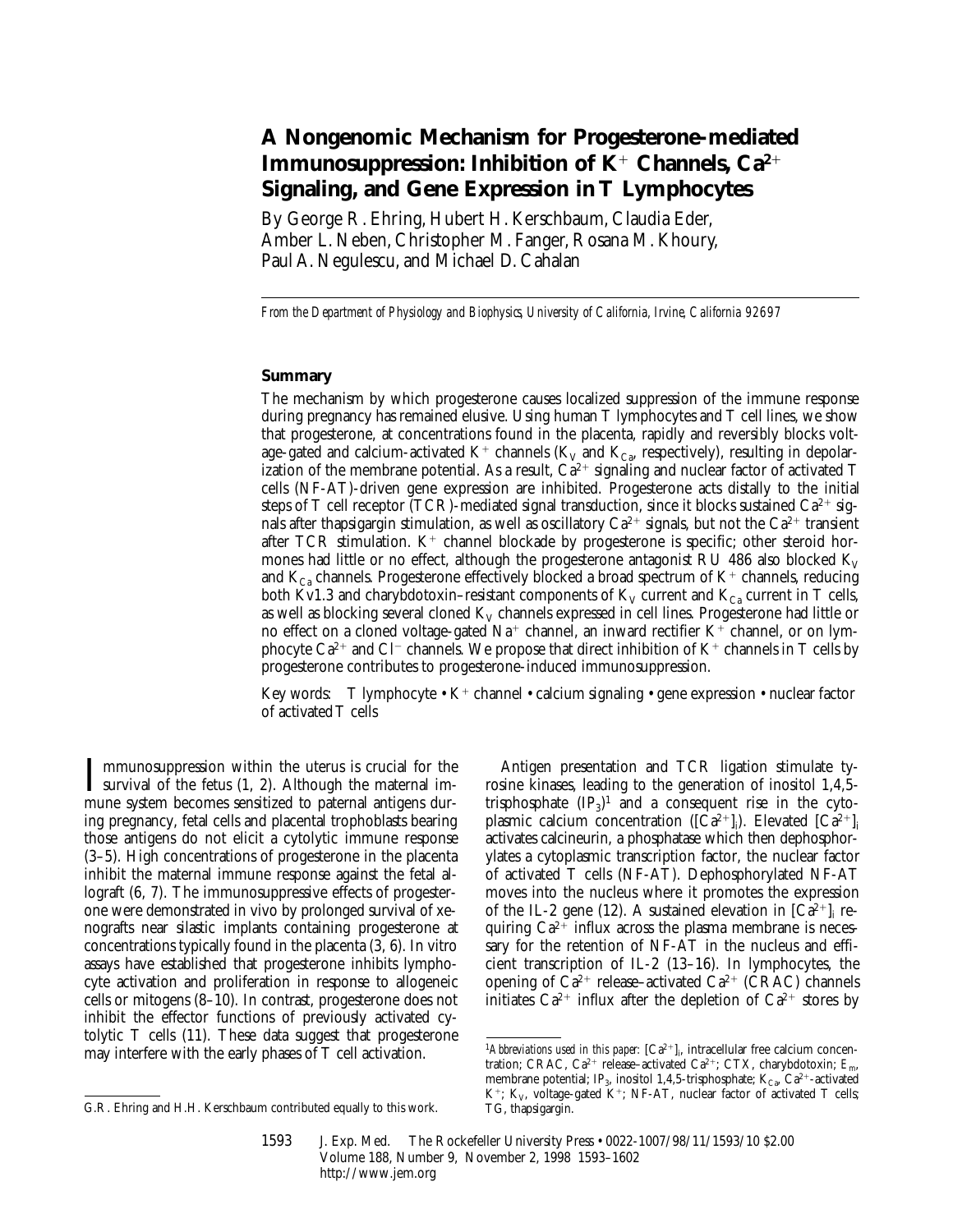IP<sub>3</sub> (17–19). Once the CRAC channels are open, the transmembrane concentration gradient for  $Ca^{2+}$  and the membrane potential  $(E_m)$  provide the driving force for  $Ca^{2+}$ entry.  $\bar{E}_{\rm m}$  is set by the interplay between several ion channels in the T cell membrane. By itself, the  $Ca^{2+}$  current through CRAC channels would diminish the driving force for calcium entry by reducing *E*m. However, currents through voltage-gated K<sup>+</sup> (K<sub>V</sub>) channels and Ca<sup>2+</sup>-activated K<sup>+</sup> (K<sub>Ca</sub>) channels enhance  $Ca^{2+}$  entry by driving  $E_m$  to a negative voltage. Chloride channels may also play a role in maintaining a negative *E*m during T cell activation (20, 21). The four major types of ion channels found in T cells are possible targets for immunosuppressive agents. In particular, the  $K_V$ channel encoded by Kv1.3 is required for normal lymphocyte activation both in vitro and in vivo (14, 22–25).

We have determined the effects of progesterone on lymphocyte ion channels,  $Ca^{2+}$  signaling, and gene expression. By combining functional assays of gene expression with patch-clamp and  $Ca^{2+}$ -imaging measurements, we demonstrate that progesterone blocks lymphocyte  $K^+$  channels, interferes with TCR-induced  $\left[Ca^{2+}\right]_i$  signaling, and inhibits gene expression. We propose that progesterone acts as an endogenous immunosuppressant by directly and reversibly blocking  $K^+$  channels.

## **Materials and Methods**

*Chemicals and Solutions.* Salts and other reagents were obtained from Sigma Chemical Co. (St Louis, MO) unless otherwise noted. Thapsigargin (TG) was obtained from Alexis Corp. (San Diego, CA). Progesterone (10 mM) and PMA (3 mM) stocks were prepared in DMSO.

*Cell Culture.* B3Z cells and K897 cells were provided along with the antigenic peptide fragment SIINFEKL by Dr. N. Shastri (University of California, Berkeley, CA). B3Z cells are a murine,  $CD8^+$ , T cell hybridoma with a known antigen specificity for  $OVA/K<sup>b</sup>$ -MHC and containing a  $\beta$ -galactosidase reporter gene construct (*lacZ*) under the control of the NF-AT promoter (26). The corresponding antigen-presenting K897 cells had been transfected with  $K^b$  class I MHC as described (27). The human leukemia T cell line Jurkat E6-1 was obtained from the American Type Culture Collection (Rockville, MD). Human peripheral T lymphocytes were collected from venous blood of healthy volunteers and isolated using a Ficoll-Hypaque density gradient as described previously (28). A population of activated  $\tilde{T}$  cell blasts was prepared in culture by treating the resting cells with 10  $\mu$ g/ml PHA (PHA-P; Difco Laboratories, Inc., Detroit, MI). Cell lines expressing the cloned  $K_V$  channels Kv1.1, Kv1.2, Kv1.3, Kv1.4, Kv1.5, and Kv3.1 and a voltage-gated  $Na^+$  channel hSKM1 were maintained in culture. All cells were grown in RPMI 1640 medium containing 10% heat-inactivated fetal bovine serum, 10 mM Hepes, 2 mM glutamine, 1 mM pyruvate, 50  $\mu$ M 2-ME. Cells were cultured in 25-ml flasks (Costar Corp., Cambridge, MA) at  $37^{\circ}$ C, 5% CO<sub>2</sub> in a humidified incubator. For experiments on inward rectifier  $K^+$  channels, rat basophilic leukemia (RBL) cells were maintained in Eagle's MEM supplemented with 10% FCS and 1% l-glutamine. RBL cells were plated onto glass coverslips 1–2 d before use.

*LacZ Reporter Gene Assay.* The fraction of B3Z cells expressing  $\beta$ -galactosidase was measured using flow cytometry (FAC- Scan<sup>®</sup>: Becton Dickinson, San Jose, CA) as described previously (13). In brief,  $5 \times 10^4$  cells in RPMI without serum were placed in individual wells of 24-well plates activated either by 1  $\mu$ M TG plus 50 nM PMA or by antibodies to the CD3-e subunit of the TCR complex. In the latter, wells were coated with 10  $\mu$ g/ml anti–CD3-e antibodies (PharMingen, San Diego, CA) overnight and rinsed briefly with PBS before use. Cells were activated in the incubator for a total of 4 h before being resuspended and loaded by osmotic shock with the fluorogenic substrate, fluorescein-di-b-galactopyranoside (FDG; Molecular Probes, Inc., Eugene, OR). The fluorescence of  $lacZ^+$  cells was at least fivefold greater than autofluorescence. The effect of progesterone on *lacZ* gene expression was quantified using a MUG (4-methylumbelliferyl b-d-galactopyranoside) assay (29). In brief, B3Z cells were plated at 105 cells per well in 96-well plates, and the fluorescence produced by cell lysates in a solution containing 3 mM MUG was measured in a multi-well plate reader (CytoFluor Series 4000; PerSeptive Biosystems, Framingham, MA).

*Patch-clamp Recordings.* Membrane currents were measured using the whole-cell configuration of the patch-clamp technique (28, 30), and membrane potential was measured using the perforated patch method in current-clamp mode with nystatin to permeabilize the cells (31). An EPC-9 amplifier (HEKA, Lambrecht/ Pfalz, Germany) interfaced to a Macintosh Quadra 700 computer was used for pulse application and data recording. Membrane voltages were corrected for liquid junction potentials, and current recordings were corrected for leak and capacitative currents. Patch pipettes were pulled from Accu-fill 90 Micropets (Becton Dickinson, Parsippany, NJ) using a P87 micropipette puller (Sutter Instruments Co., Novato, CA). Pipettes were coated with Sylgard (Dow Corning Corp., Midland, MI) and heat polished to final resistances of  $2-5$  M $\Omega$ . Patch-clamp experiments were performed at room temperature  $(20-25^{\circ}C)$ . Unless otherwise indicated, the membrane currents were filtered at 1.5 kHz. Data analysis was performed using the program Pulse (HEKA). Mammalian Ringer contained (in mM): 160 NaCl, 4.5 KCl, 2 CaCl<sub>2</sub>, 1 MgCl<sub>2</sub>, 10 Hepes (pH 7.4; osmolality 290-310 mosmol/kg). The ionic composition of the pipette solutions used in the individual experiments is reported in the figure legends.

 $\left[Ca^{2+}\right]_i$  *Measurement.*  $\left[Ca^{2+}\right]_i$  was measured ratiometrically using fura-2, as described previously (13). In brief, cells were loaded with 3  $\mu$ M fura-2/AM (Molecular Probes, Inc.) for 30-40 min at room temperature (20–25 $^{\circ}$ C). The cells were then washed three times with RPMI/10% FCS and stored in the dark. Illumination was provided by a xenon arc-lamp (Carl Zeiss, Jena, Germany) and transmitted through a filter wheel unit (Lambda 10; Axon Instruments, Inc., Foster City, CA) containing 350- and 385-nm excitation filters. The filtered light was reflected by a 400-nm dichroic mirror through a  $63\times$  oil-immersion objective to illuminate cells. Emitted light  $>480$  nm was received by a SIT camera (C2400; Hamamatsu Photonics, Bridgewater, NJ) and the video information relayed to an image processing system (Videoprobe; ETM Systems, Petaluma, CA). Full field-of-view 8-bit images, averaged over 16 frames, were collected at 350- and 385-nm wavelengths. Digitally stored 350/385 ratios were constructed from background-corrected 350- and 385-nm images. Single-cell measurements of  $[Ca^{2+}]_i$  were calculated from the 350/385 ratios using the equation of Grynkiewicz et al. (32) and a  $K_d$  of 250 nM for fura-2. The minimum 350/385 ratio was measured in single cells after incubation for 10 min in  $Ca^{2+}$ -free Ringer containing 2 mM EGTA. Maximum ratio values were obtained after perfusion with Ringer containing 10 mM Ca<sup>2+</sup>, 1  $\mu$ M TG, and 10  $\mu$ M ionomycin.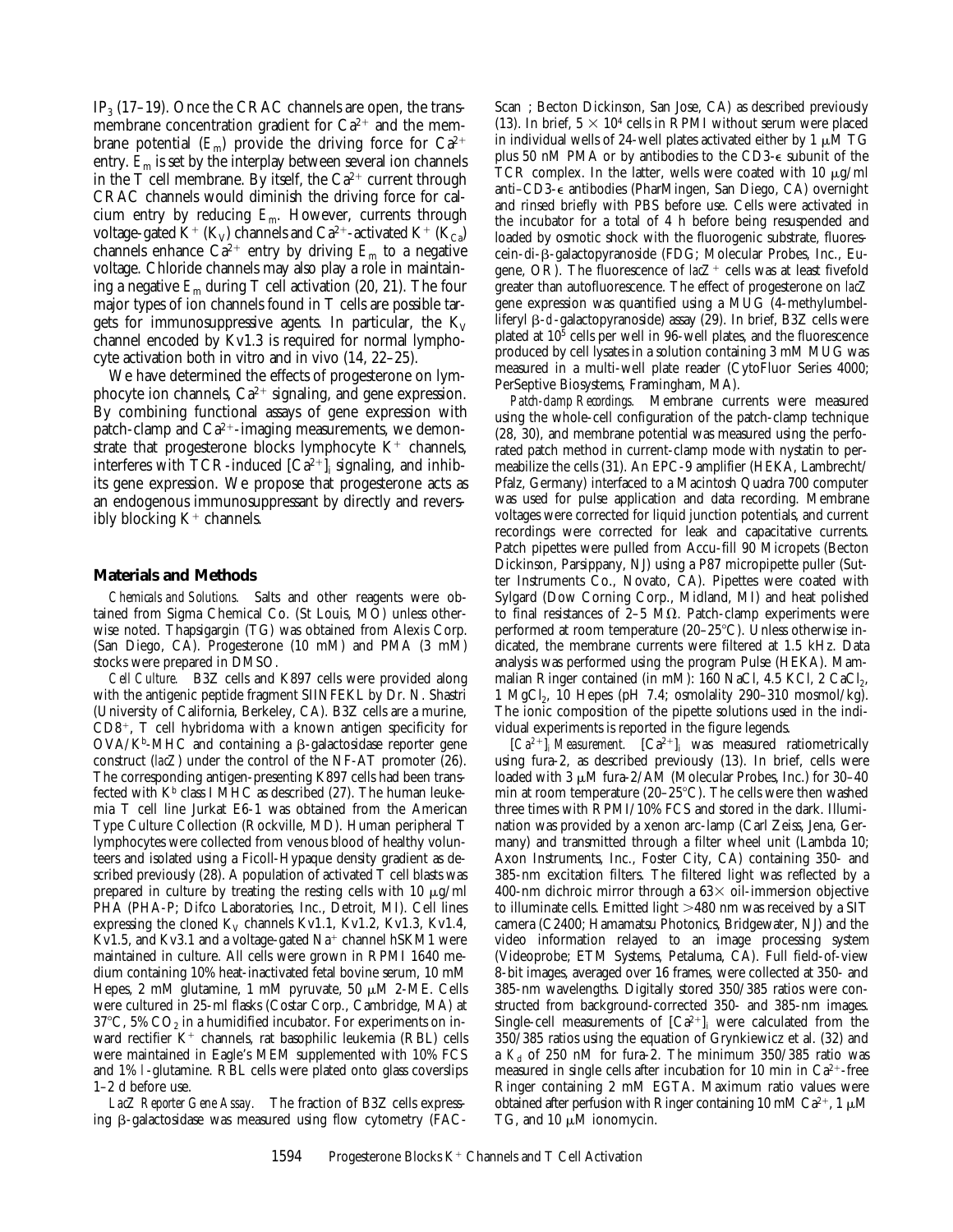*Data Analysis.* Numerical values for single-cell  $\left[Ca^{2+}\right]_i$  traces were analyzed with Origin (Microcal Software, Inc., Northampton, MA). Statistical analysis was performed on data sets using Excel version 5.0 (Microsoft Corp., Redmond, WA). Data are reported as mean  $\pm$  SD. Analysis of variance (ANOVA) or Student's *t* test was used to compare mean values. Pairs of means were considered statistically different if  $P < 0.05$ .

## **Results**

*Progesterone Suppresses Gene Expression Driven by NF-AT.* The murine T cell hybridoma, B3Z, recognizes an octapeptide fragment from ovalbumin (SIINFEKL) and expresses the *lacZ* reporter construct under transcriptional control of the NF-AT response element of the IL-2 promoter (26, 27). Several treatments that increase  $\left[C\mathrm{a}^{2+}\right]_{\mathrm{i}}$  lead to NF-AT–driven *lacZ* expression in B3Z cells (13), including TCR engagement or stimulation with TG, a specific inhibitor of the endoplasmic reticulum  $Ca^{2+}$ -ATPase (33). By flow cytometry in the present series of experiments, cross-linking the TCR with anti–CD3-e antibodies or stimulating with TG plus PMA produced *lacZ* expression in the majority of B3Z cells (60  $\pm$  4%, *n* = 7; or  $72 \pm 10\%$ ,  $n = 3$ , respectively). Progesterone reduced NF-AT–mediated *lacZ* gene expression in a concentrationdependent manner, with an  $\overline{IC}_{50}$  value of 22  $\pm$  2.1  $\mu$ M in cells stimulated by TG/PMA (Fig. 1 *A*, *filled circles*). The progesterone antagonist RU 486 also inhibited gene expression with slightly lower potency (Fig. 1 *A*, *open squares*). Progesterone reduced *lacZ* expression when B3Z cells were stimulated by TG alone or with PMA, by immobilized anti–CD3-e antibody, or by antigen presentation (Fig. 1 *B*). Thus, at concentrations normally obtained in the placenta (34, 35), progesterone inhibits NF-AT–mediated gene expression when driven by four treatments that increase  $[Ca^{2+}]_i$ . Our results with NF-AT-driven *lacZ* re-

porter gene expression are consistent with levels of progesterone or RU 486 shown previously to inhibit activation of human T cells in vitro (8, 9).

*Progesterone Inhibits* [*Ca2*<sup>1</sup>]*<sup>i</sup> Signals in T Cells after TCR Engagement or TG Stimulation.* Upon contact with K897 cells preloaded with SIINFEKL, B3Z cells responded with an initial Ca<sup>2+</sup> transient from a resting [Ca<sup>2+</sup>]<sub>i</sub> of 180  $\pm$  86 nM to a peak of 2.5  $\pm$  0.5  $\mu$ M (*n* = 20), followed by sustained  $Ca^{2+}$  oscillations (Fig. 2 A). In the absence of preloaded antigen, K897 cells did not elicit  $Ca^{2+}$  signaling in B3Z cells (data not shown). Application of 50  $\mu$ M progesterone reversibly suppressed antigen-induced Ca<sup>2+</sup> oscillations (Fig. 2 *A*).

To determine if progesterone directly inhibits TCR-initiated signaling or interferes with costimulatory pathways, we activated the TCR complex by cross-linking CD3. Settling B3Z cells onto chambers coated with anti–CD3-e antibodies elicited an initial  $Ca^{2+}$  transient followed by vigorous  $Ca^{2+}$  oscillations that continued for at least 40 min (Fig. 2 *B*). In the presence of 50  $\mu$ M progesterone, most cells produced only the initial Ca<sup>2+</sup> transient lasting 271  $\pm$ 178 s, or a transient followed by severely attenuated oscillations  $(n = 14;$  Fig. 2 *C*). These data demonstrate that progesterone blocks  $Ca^{2+}$  signaling after TCR engagement. Since the initial  $Ca^{2+}$  transient results from IP<sub>3</sub>mediated release of  $Ca^{2+}$  from intracellular stores, and the sustained  $Ca^{2+}$  signal requires  $Ca^{2+}$  influx, these data also suggest that progesterone inhibits  $Ca^{2+}$  influx but not the steps that lead to  $Ca^{2+}$  release from intracellular stores.

 $\overline{TC}$  inhibits the  $Ca^{2+}$  reuptake pump, leading to depletion of the intracellular  $Ca^{2+}$  stores and  $Ca^{2+}$  influx while bypassing the initial steps of TCR signaling and  $IP_3$  generation (36, 37). In resting human T cells, the addition of TG to the bathing solution increased  $[Ca^{2+}]_i$  from 72  $\pm$  8 nM to a stable plateau level of 1.2  $\pm$  0.1  $\mu$ M (*n* = 76; Fig. 3 A). Progesterone reversibly inhibited the sustained  $\overline{Ca^{2+}}$ signal with an IC<sub>50</sub> value of 28  $\pm$  2.7  $\mu$ M (Fig. 3, *A* and



**Figure 1.** Progesterone inhibits NF-AT– mediated gene expression in B3Z cells. (*A*) The concentration-dependent inhibition of *lacZ* expression in B3Z cells by progesterone ( $\bullet$ ) or RU 486 ( $\square$ ) was measured in a multiwell fluorescence plate reader using MUG as a substrate for  $\beta$ -galactosidase. The cells were stimulated for 4 h with 1  $\mu$ M TG plus 50 nM PMA. For each experiment, triplicate samples were corrected for background fluorescence and normalized for control *lacZ* expression. Data are presented as mean  $\pm$  SD ( $n = 10$ ), and were fitted to a Hill equation of the form

$$
r = \frac{y_{\text{max}}}{1 + \left(\frac{[X]}{IC_{50}}\right)^n},
$$

*y*

where  $y =$  the fraction of control *lacZ* expression with a maximum level represented by  $y_{\text{max}}$ ,  $[X] =$  the concentration of progesterone,  $IC_{50} =$  the dissociation constant, and  $n =$  the Hill coefficient. The curve represents a Hill equation with an  $IC_{50}$  value of  $22 \pm 2.1 \mu M$  and  $n = 1.7 \pm 0.3$ . The effects of progesterone were not due to nonspecific toxicity, since after treatment with  $30 \mu M$  progesterone,  $>95\%$  of the cells stained with vital stain acetoxy-methoxy calcein and <5% stained with propidium iodide, a dye that is excluded from live cells. (*B*) Application of 30 µM progesterone reduced *lacZ* expression when B3Z cells were stimulated for 4 h by 1  $\mu$ M TG alone, a combination of 1  $\mu$ M TG plus 50 nM PMA ( $TG$  +  $PMA$ ), immobilized anti–CD3- $\epsilon$  antibodies, or K897 cells presenting SIINFEKL. Fluorescence readouts from the multiwell plate reader in arbitrary units  $(a.u.)$  are presented as mean  $\pm$  SD (*white bars*, stimulation alone; *hatched bars*, stimulation plus 30  $\mu$ M progesterone). \*Significance was determined with one-tail *t* tests (*P* < 0.0001).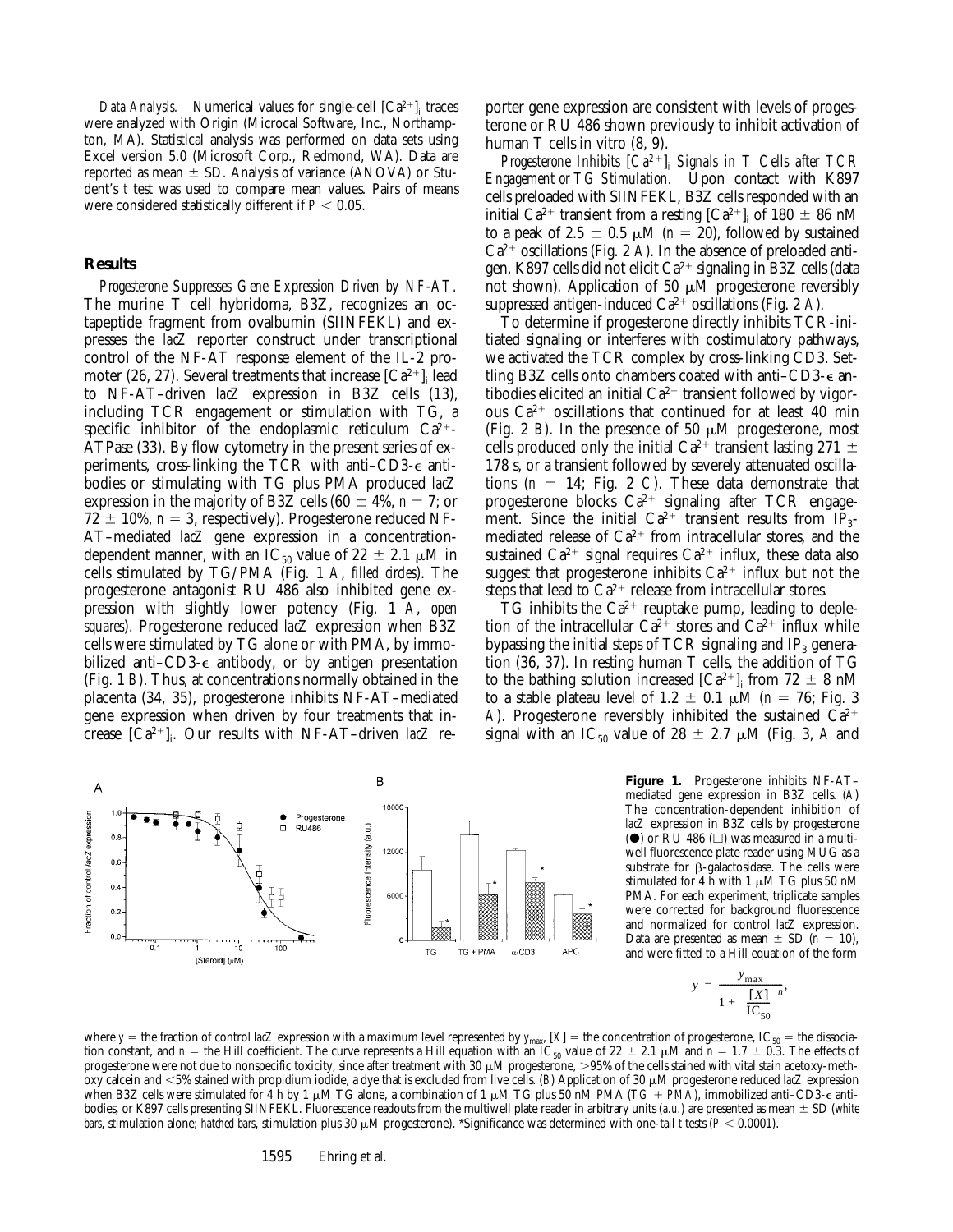

**Figure 2.** Progesterone inhibits  $\left[Ca^{2+}\right]_{\text{i}}$  oscillations induced by TCR ligation. (A)  $\left[Ca^{2+}\right]_{i}$  responses from four representative B3Z cells activated by contact with SIINFEKL-presenting K897 cells illustrate that  $[Ca^{2+}]_i$ oscillations were reversibly inhibited by the application of 50  $\mu$ M progesterone to the bath (*bar*). (*B*)  $[Ca^{2+}]_i$  oscillations in four B3Z cells activated by settling onto coverslips coated with anti–CD3-e antibodies in the absence (*a*) or presence (*b*) of 50  $\mu$ M progesterone.

*B*). Thus, progesterone blocks  $Ca^{2+}$  influx subsequent to emptying of the  $Ca^{2+}$  stores.

*Progesterone Depolarizes the Membrane Potential, Reducing the Driving Force for*  $Ca^{2+}$  *Entry.*  $Ca^{2+}$  influx depends upon the opening of CRAC channels and upon an electrochemical gradient for  $Ca^{2+}$  entry across the cell membrane. The negative membrane potential supported by  $K^+$  channels provides the electrical component of the driving force favoring  $Ca^{2+}$  entry; membrane depolarization would reduce this driving force. By direct measurement during perforatedpatch current-clamp recording, we found that progesterone depolarizes the membrane potential,  $E_m$ . K<sub>V</sub> channels normally maintain the resting membrane potential of T lymphocytes near 260 mV (38). Fig. 4 *A* illustrates that membrane hyperpolarization accompanies TG stimulation (from  $-61 \pm 1.2$  mV,  $n = 3$ ; to  $-78 \pm 2.0$  mV,  $n = 11$ ). The hyperpolarization that follows TG stimulation is produced by activation of  $K_{Ca}$  channels during the rise in

 $[Ca^{2+}]_i$ , driving  $E_m$  towards the K<sup>+</sup> equilibrium potential of  $\sim$  –80 mV. Progesterone (50  $\mu$ M; *application bar*, Fig. 4 *A*) not only reversed the hyperpolarization, but also resulted in depolarization to an average of  $-41 \pm 4.3$  mV ( $n = 13$ ,  $P < 0.0001$ ). These results suggest that progesterone may block both  $K_V$  and  $K_{Ca}$  channels. If the reduction of  $[Ca^{2+}]_i$ by progesterone is secondary to decreased  $K^+$  current, then restoration of a  $K^+$  flux across the cell membrane should reverse this effect of progesterone. We tested this hypothesis by using the  $K^+$  ionophore, valinomycin, to hyperpolarize  $E_m$ . In the experiment shown in Fig. 4 *B*, 30  $\mu$ M progesterone reduced the plateau in  $\left[Ca^{2+}\right]_{i}$  that followed TG stimulation. The subsequent addition of valinomycin in the continued presence of progesterone resulted in an increase of  $\left[Ca^{2+}\right]_{i}$ . Thus,  $Ca^{2+}$ -imaging and current-clamp experiments demonstrate that progesterone reduces the driving force for  $Ca^{2+}$  entry, an effect that can be reversed by reestablishing  $K^+$  efflux. These data suggest that progesterone may affect  $\left[Ca^{2+}\right]_i$  and gene expression by blocking  $K^+$  channels.

*Progesterone Blocks Voltage-gated K<sup>+</sup> and*  $Ca^{2+}$ *-activated K<sup>+</sup> Channels in T Cells.* Whole-cell recording with the patchclamp technique permits direct measurement of several types of channel activity in T cells. A voltage step from a holding potential of  $-80$  to  $+30$  mV elicits rapidly activating  $K_V$  currents, which reach a peak and then slowly inactivate.  $K_V$  currents consist of two components, a predominant fraction encoded by homotetramers of the *Shaker*-related Kv1.3 gene and a much smaller fraction of unknown molecular identity (for a review, see reference 24). The two components can be readily distinguished by their biophysical and pharmacological properties. Kv1.3 channels are blocked by nanomolar concentrations of a scorpion toxin, charybdotoxin (CTX), and undergo cumulative (use-dependent) C-type inactivation during repetitive depolarization. The smaller, CTX-resistant current does not exhibit use-dependent inactivation. Application of progesterone rapidly and reversibly reduces  $K_V$  currents in human or B3Z T cells, with an IC<sub>50</sub> of 29  $\pm$  2  $\mu$ M for the peak  $K^+$  current (Fig. 5). Progesterone accelerates the decline of  $K^+$  current during a depolarizing pulse, and thus the block



1596 Progesterone Blocks  $K^+$  Channels and T Cell Activation

**Figure 3.** Progesterone reduces the  $[Ca^{2+}]$ plateau evoked by TG stimulation in human T cells. (*A*) Average  $[Ca^{2+}]$ <sub>i</sub> is plotted against time  $(n = 76)$  before and during stimulation with 1  $\mu$ M TG (*arrow*). TG stimulated Ca<sup>2</sup> influx, resulting in a stable rise in  $[Ca^{2+}]_i$ . Addition of 30 μM progesterone (*bar*) reversibly reduced the  $\left[{\rm Ca^{2+}}\right]_{\rm i}$  plateau obtained after  ${\rm TG}$ stimulation. (*B*) The concentration dependence of the reduction of  $[Ca^{2+}]_i$  by progesterone is plotted for TG-stimulated cells. Calcium levels were normalized by subtracting the resting  $[Ca^{2+}]_i$  and dividing  $[Ca^{2+}]_i$  in the presence of progesterone and TG by  $[Ca^{2+}]$ <sub>i</sub> in the presence of TG alone. Data are presented as mean  $\pm$  SD and were fitted to a Hill equation illustrated by the smooth curve  $(IC_{50} = 28 \pm 2.7 \mu M$  and  $n = 1.3 \pm 0.2$ ).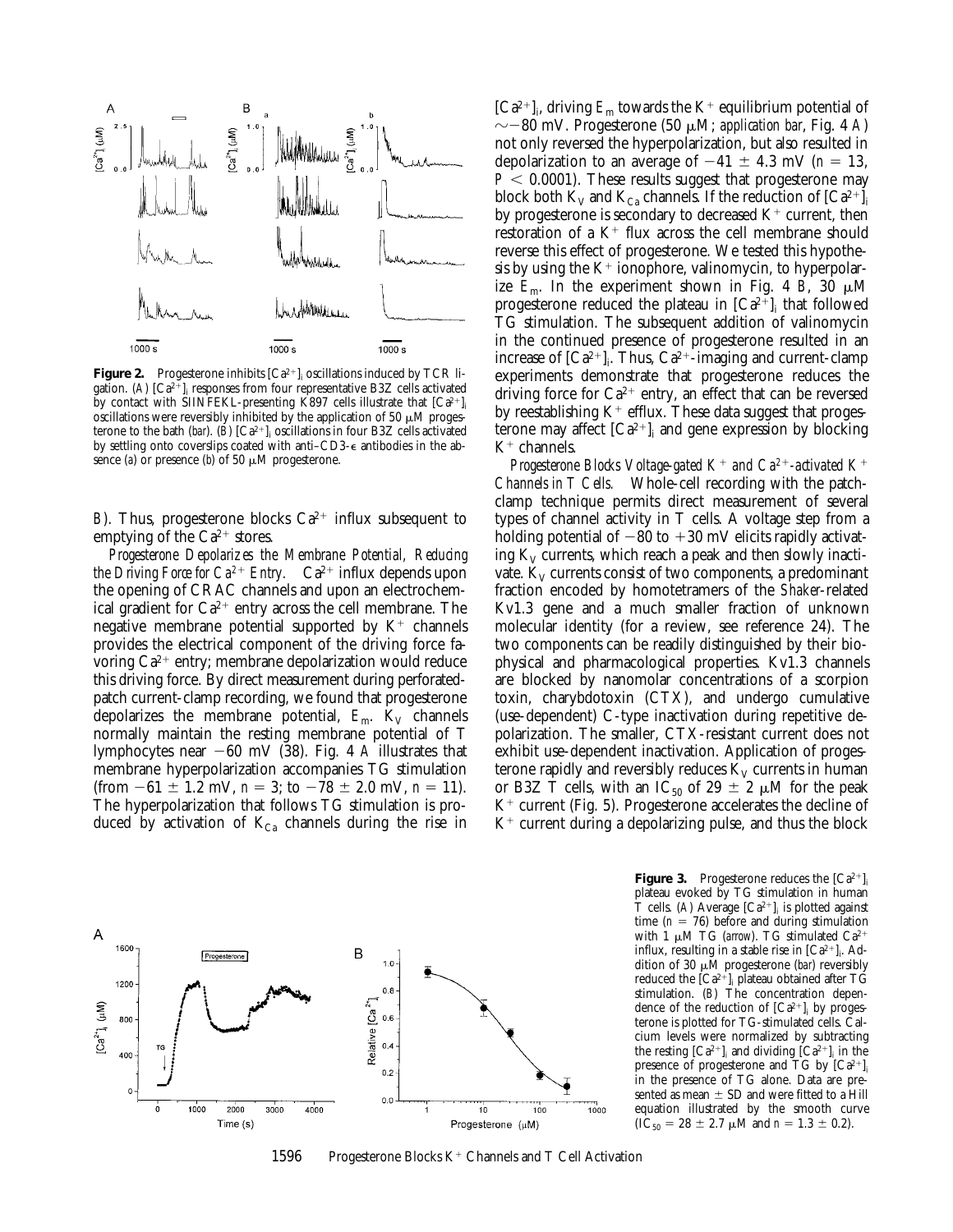

**Figure 4.** Progesterone reduces the driving force for  $Ca^{2+}$ influx. (*A*) Current-clamp recordings using the perforatedpatch technique were performed in B3Z cells to determine the effects of progesterone on *E*m. This panel presents a representative single-cell recording. The addition of 1 μM TG (arrow) hyperpolarized the cell from the resting potential  $(-60 \text{ mV})$  to near the  $K^+$  equilibrium potential ( $\sim$ -80 mV), enhancing the driving force for  $Ca^{2+}$  influx. Subsequent application of 50 mM progesterone depolarized the cell to  $-26$  mV, resulting in a reduction of the driving force for  $Ca^{2+}$  influx. For perforatedpatch recordings, the tips of the

pipettes were filled with the following solution (in mM): 120  $\text{K}_2\text{SO}_4$ , 16 KCl, 5 MgSO<sub>4</sub>, 10 Hepes (pH 7.2). A stock solution of nystatin in DMSO (25  $\mu$ g/ml) was prepared daily and subsequently diluted in the pipette solution to a final concentration of 100  $\mu$ g/ml. After sonication, this solution was used for backfilling the pipettes as described previously (reference 31). (*B*) Measurements of average  $\left[Ca^{2+}\right]_i$  from B3Z cells (*n* = 37). After the addition of 1  $\mu$ M TG (*arrow*),  $\left[Ca^{2+}\right]_i$  rose from a resting level of 70  $\pm$  30 nM to a plateau of 1.3  $\pm$  0.4  $\mu$ M. Progesterone (30  $\mu$ M) reduced the  $\left[{\rm Ca^{2+}}\right]_{\rm i}$  to approximately half of plateau concentration, an effect that was completely reversed by the addition of 2  $\mu$ M valinomycin. Ap*plication bars*, The additions of progesterone and valinomycin to the bath.

is more potent when evaluated at the end of a 200-ms pulse (Fig. 5 *C*, *filled triangles*). The apparent increased rate of channel inactivation (Fig. 5, *A* and *B*) suggests that progesterone may preferentially bind to and block the open or inactivated Kv1.3 channel. To determine if steady-state inactivation enhances the block by progesterone, we inactivated a significant fraction of Kv1.3 channels by decreasing the holding potential from  $-80$  to  $-50$  mV. As shown in Fig. 6 A, progesterone (30  $\mu$ M) reduced the peak Kv1.3 currents more potently when the holding potential was 250 mV (70% block; see *open circle* in Fig. 5 *C*) than when the holding potential was  $-80$  mV (45% block), demonstrating that channel inactivation effectively enhances the block of Kv1.3 currents by progesterone. During antigeninduced oscillations of  $[Ca^{2+}]_i$ , Kv1.3 channels would un-





**Figure 6.** Inactivation enhances  $K_V$  block by progesterone.  $(A)$  $K_V$  currents were elicited by steps to  $+30$  mV from holding potential of  $-80$  mV (1, 3) or  $-50$  mV (2, 4) in the absence (1, *2*) or presence (*3*, *4*) of 30 μM progesterone. Solutions used are as in Fig. 5. (*B*) Use-dependent block of voltage-gated  $K^+$  currents. Current responses were elicited by repetitive voltage pulses from  $-80$  to  $+30$  mV separated by 20 s. Normalized peak current amplitudes in the absence  $(\blacksquare)$  or presence  $(\blacktriangledown)$  of  $67 \mu M$  progesterone were plotted against time. (*C*) Time course of recovery from inactivation in a B3Z cell before and during application of 60  $\mu$ M progesterone. Pairs of 200-ms pulses to  $+30$ mV were applied from a holding potential of  $-80$  mV. The graph shows the ratio of peak current during the second pulse to the peak current during the first pulse, plotted as a function of the time interval between the pulses. Data were fitted by single exponentials with time constants of 4 s for control  $(\blacksquare)$  and 39 s for progesterone  $(\blacktriangledown)$ .

dergo repetitive cycles of activation, inactivation, and recovery as the membrane potential fluctuates. Activation cycles can result in frequency or use-dependent inhibition if the interval between depolarizations is less than the time required for full recovery from inactivation; normally, pulse intervals of  $>20$  s allow full recovery. In the presence of progesterone, Kv1.3 currents steadily declined during repetitive pulsing, because channel inactivation recovers 10-fold more slowly, resulting in accumulation of channels in the inactivated state (Fig. 6, *B* and *C*).

We also examined the effects of progesterone on the smaller component of  $K_V$  current by selectively blocking the Kv1.3 component with 100 nM CTX. At this dose, we expect a residual Kv1.3 current of only 2% that in the ab-

> **Figure 5.** Progesterone blocks  $K_v$  channels. Wholecell currents were measured in human T cells (*A*) and B3Z cells (*B*) during 200-ms voltage pulses from a holding potential of  $-80$  mV to  $+30$  mV applied every 30 s. The pipette solution contained (in mM): 160 K<sup>+</sup> aspartate, 2  $MgCl_2$ , 1 CaCl<sub>2</sub>, 10 EGTA, 10 Hepes (pH 7.2). Currents are shown before and during bath application of 10, 30, or 100  $\mu$ M progesterone. (*C*) Concentration dependence for the reduction of  $K_V$  currents by progesterone. Peak current amplitudes in human T cells  $(\triangle)$  and B3Z cells  $(\square)$ were analyzed and plotted against progesterone concentration. Data points for B3Z and human T cells overlie each other at most concentrations. For human

T cells, the current at the end of the 200-ms pulse (A) was also plotted. To determine the effect of depolarization on progesterone block,  $E_m$  was held at  $-50$  mV (O). Data were normalized to control currents measured in the absence of progesterone and presented as mean  $\pm$  SD. The line represents a fit using a Hill equation with an IC<sub>50</sub> of 29  $\pm$  2  $\mu$ M and *n* = 2.1  $\pm$  0.4.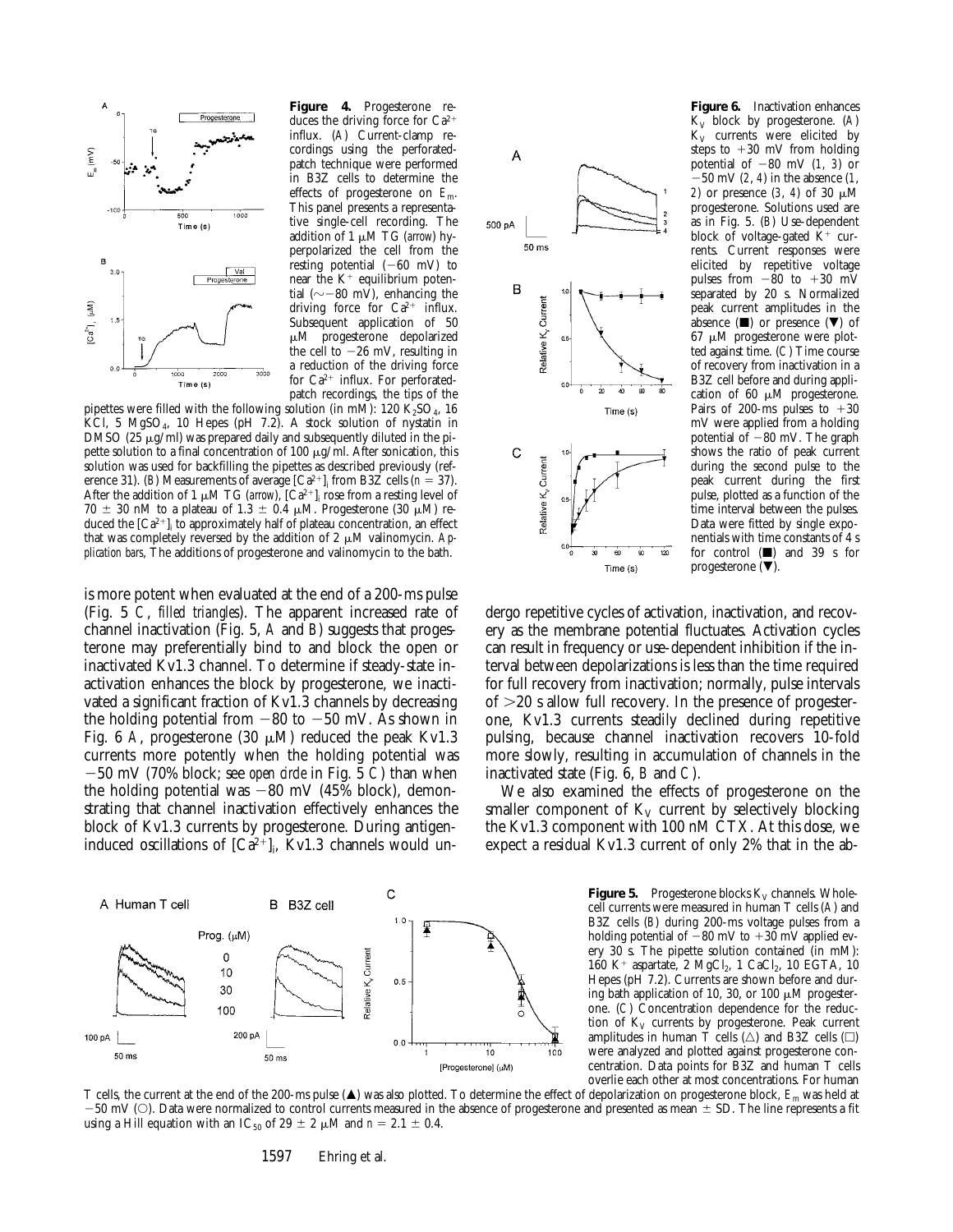

tion as in Fig. 5. (A) Current responses of the total  $K_V$  current ( $\bullet$ ) and the CTX-resistant current ( $\blacksquare$ ) to repetitive voltage pulses from  $-80$  to  $+30$ mV separated by 1 s. At this rate of pulsing, Kv1.3 channels undergo cumulative inactivation, as shown by normalized peak current amplitudes in the absence of CTX  $(\blacksquare)$ . With 100 nM CTX present  $(\lozenge)$ , the remaining current does not decline during repetitive pulsing. (*B*) Progesterone or RU 486 (50  $\mu$ M) blocks the K<sub>V</sub> component. (*C*) Progesterone blocks the CTX-resistant component of  $K_V$  current more than RU 486. 100 nM CTX was preapplied in Ringer in order to block Kv1.3 channels.

sence of CTX. However, in 11 cells examined in this series of experiments and in previous work (21), 5–20% of the  $K_V$  current remains in the presence of CTX. This residual CTX-resistant current does not undergo use-dependent inactivation during repetitive depolarizing pulses (Fig. 7 *A*). Fig. 7 *B* demonstrates that the larger, use-dependent, CTX-sensitive component of  $K_V$  current is blocked either by progesterone or by RU 486. As shown in Fig. 7 *C*, most of the CTX-resistant current is also blocked by 50  $\mu$ M progesterone, whereas RU 486 at the same concentration is less effective. We conclude that progesterone blocks both the predominant Kv1.3 component and the CTXresistant component of  $K_V$  current in T cells, and that RU 486 blocks primarily the Kv1.3 component.

 $K_{Ca}$  channels hyperpolarize the membrane potential of T cells during the  $[Ca^{2+}]_i$  signal, effectively counteracting the depolarizing effects of  $Ca^{2+}$  influx.  $K_{Ca}$  channels are voltage-independent and highly sensitive to a rise in  $[Ca^{2+}]_i$ , with half-activation at  $\sim$ 400 nM and a steep [Ca<sup>2+</sup>]<sub>i</sub> dependence, suggesting that at least four  $Ca^{2+}$  ions must bind to open the channel (for a review, see reference 24). Based upon biophysical characterization and its expression in T cells, it is likely that the  $K_{Ca}$  channel in T cells is encoded by the gene hKCa4 (39). Intracellular dialysis of B3Z or ac-

tivated human T cells with solutions containing 1  $\mu$ M  $Ca^{2+}$  activated a large  $K^+$  current that was evident in voltage ramps (Fig. 8 A). Progesterone blocked  $K_{Ca}$  channels with an  $IC_{50}$  value of 113  $\pm$  9  $\mu$ M (Fig. 8 *B*). Thus, progesterone blocks the  $K_V$  currents more potently than the  $K_{Ca}$  currents in T cells. In contrast, the progesterone antagonist RU 486 was consistently more potent than progesterone in blocking  $K_{Ca}$  current (Fig. 8 *C*). These experiments demonstrate some degree of selectivity of the two components of  $K_V$  current and the  $K_{Ca}$  current for progesterone and RU 486.

*Selectivity of Progesterone for K<sub>V</sub> Channels: Progesterone Does Not Block CRAC or Chloride Channels in T Cells.* The results from patch-clamp experiments suggested that progesterone, RU 486, and perhaps other steroid hormones might block several  $K^+$  channel types, albeit with rather low affinity. Therefore, we screened a panel of steroids on the  $K_V$  and  $K_{Ca}$  channels in T lymphocytes. Most of the compounds tested either had no effect or were less effective than progesterone in blocking  $K_V$  or  $K_{Ca}$  currents (Table 1). In addition, we screened several channel types, including both cloned and native channels expressed in a variety of cell lines, for block by progesterone, as summarized in **Figure 7.** Progesterone blocks CTX-resistant K<sub>V</sub> channels. Pipette solu-<br>
Table 2. Progesterone blocks several Kv1 family members,



200

 $Time(s)$ 

400

 $4.0$  $3.0$  $2.0$ 

Figure 8. Concentration-dependent inhibition of  $K_{Ca}$  current in B3Z cells by progesterone. (*A*)  $K_{Ca}$  currents were activated by dialyzing the cell with a solution containing (in mM) 140 K<sup>+</sup> aspartate,  $2 \text{ MgCl}_2$ ,  $7.8 \text{ CaCl}_2$ ,  $10$ EGTA, 5 Hepes (pH 7.2). The nominal free  $Ca^{2+}$  concentration of this solution was  $1 \mu M$ , assuming a dissociation constant for EGTA and  $Ca^{2+}$  of  $10^{-7}$  at pH 7.2.  $Ca^{2+}$ -activated  $K^+$  currents were evoked by voltage ramps of 200-ms duration from  $-120$  to  $+50$  mV every 30 s. Application of progesterone at different concentrations (indicated at the right of each trace)

inhibited the  $K_{Ca}$  current. (*B*) Concentration–response curve for progesterone block of  $K_{Ca}$  currents ( $\bullet$ ). The slope conductance between  $-100$  and  $-60$  mV was used as a measure of the K<sub>Ca</sub> conductance to avoid contamination by  $K_V$  currents. Data were normalized to the conductance measured in the absence of progesterone and presented as mean  $\pm$  SD. The line represents the fit to a Hill equation with IC<sub>50</sub> = 113  $\mu$ M and *n* = 1.2. Block of K<sub>Ca</sub> channels by 60  $\mu$ M RU 486 ( $\square$ ) is shown for comparison. (*C*) Comparison of progesterone and RU 486. Slope conductance values at  $-80$  mV illustrate activation and block of the K<sub>Ca</sub> current by RU 486 and progesterone, each applied at 60  $\mu$ M.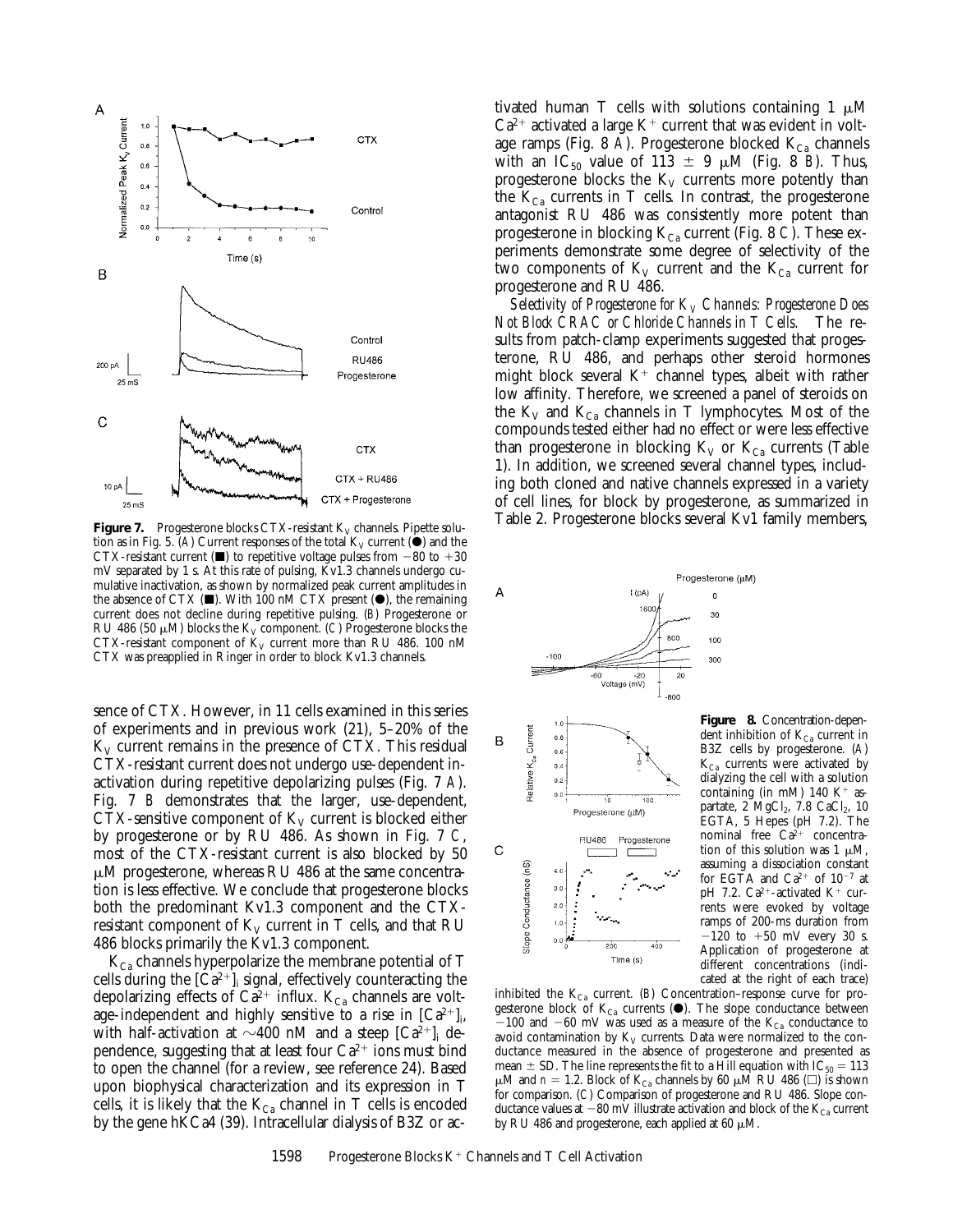**Table 1.** *Percent Inhibition of*  $K_V$  and  $K_{Ca}$  *Channels by Steroids (60*  $\mu$ *M)* 

|          | Progesterone | RU 486      | Estradiol  | Testosterone | Cortisol      | <b>DHEA</b>   | OHP        | Aldosterone |
|----------|--------------|-------------|------------|--------------|---------------|---------------|------------|-------------|
| $K_V$    | $77 \pm 8$   | $61 \pm 15$ | $24 \pm 7$ | $17 \pm 12$  | $13 \pm 4$    | $10 \pm 6$    | $12 \pm 6$ | $12 \pm 13$ |
| $K_{Ca}$ | $34 \pm 11$  | $55 \pm 12$ | $8 \pm 10$ | $4 + 7$      | $0.0 \pm 0.1$ | $0.4 \pm 0.7$ | $2 + 4$    | $6 + 7$     |

Currents through K<sub>V</sub> channels in human T cells were evoked by depolarizing pulses to +30 mV, as in Fig. 5. K<sub>Ca</sub> channels in activated human T cells were opened by 1 µM [Ca<sup>2+</sup>]<sub>i</sub>, with currents measured during voltage-ramp stimuli as in Fig. 8. Data are presented as mean  $\pm$  SD, with at least three separate experiments for each compound tested at 60  $\mu$ M, and represent the percent inhibition of peak  $K_V$  currents or slope conductances of K<sub>Ca</sub> currents near -80 mV. *DHEA*, Dehydroepiandrosterone; *OHP*, 17α-hydroxy-4-pregnene-3,20-dione.

including Kv1.3 expressed in lymphocytes as the predominant  $K_V$  current, as well as Kv3.1 expressed in the brain and in certain subsets of mouse thymocytes. In contrast, progesterone had very little effect on a cloned voltage-gated  $Na^+$ channel found in skeletal muscle, or on a strongly inward rectifying  $K^+$  channel found in RBL cells. We conclude that progesterone is a broad spectrum, low-affinity  $K^+$ channel blocker.

In further experiments on Jurkat T lymphocytes, we evaluated effects of progesterone on CRAC and  $Cl^-$  channels to determine if modulation of these channel types might contribute to the inhibition of  $Ca^{2+}$  signaling. During whole-cell patch-clamp recordings, intracellular dialysis with heavily buffered low- $Ca^{2+}$  solutions passively depleted the intracellular  $Ca^{2+}$  stores and activated CRAC channels (Fig. 9 *A*). After maximal activation, 30  $\mu$ M progesterone (Fig. 9 *B*, *application bar*) had no effect on the amplitude or the current-voltage characteristics  $(n = 6)$ cells). This experiment rules out direct CRAC channel block as a possible contributor to the inhibition of  $Ca^{2+}$ signaling by progesterone; instead, it appears that progesterone blocks  $Ca^{2+}$  signaling by inhibiting  $K^+$  channels, indirectly reducing the driving force for  $Ca^{2+}$  entry.  $Cl^-$  channels have also been implicated in lymphocyte signaling mechanisms by helping to maintain *E*m during T cell acti-

vation (20, 21). However, superfusion of B3Z or Jurkat cells with 50  $\mu$ M progesterone did not affect the amplitude or the current-voltage characteristics of  $Cl^-$  currents induced by cell swelling (Fig. 9, *C* and *D*).

## **Discussion**

In this report, we demonstrate by patch-clamp measurement that progesterone directly blocks  $K_V$  and  $K_{Ca}$  channels, but not  $\bar{Ca}^{2+}$  or Cl<sup>-</sup> channels in T lymphocytes. Furthermore, we show that  $K^+$  channel blockade is associated with membrane depolarization, inhibition of  $Ca^{2+}$  signaling, and a reduction of NF-AT–driven gene expression. Since NF-AT links activation of the TCR to IL-2 production, interruption of these signals would inhibit production of the major proliferative cytokine for T cells. We propose that  $K^+$  channel blockade provides a mechanism contributing to the immunosuppressive effects of progesterone.

The rapid onset and reversibility of  $K_V$  channel block by progesterone is incompatible with changes in mRNA or protein synthesis, suggesting that these effects are not mediated by the classical steroid receptor pathway (40). The progesterone antagonist RU 486 is nearly as potent as progesterone in blocking both  $K_V$  channels and gene expression, also implicating a nongenomic action of proges-

|                 | $\boldsymbol{v}$ is |             |               |             |            |            |  |  |  |  |  |  |  |
|-----------------|---------------------|-------------|---------------|-------------|------------|------------|--|--|--|--|--|--|--|
| Cloned channels |                     |             |               |             |            |            |  |  |  |  |  |  |  |
| Kv1.1           | Kv1.2               | Kv1.3       | Kv1.4         | Kv1.5       | Kv3.1      | hSKM1      |  |  |  |  |  |  |  |
| L929            | NGK1                | L929        | <b>LTK</b>    | <b>MEL</b>  | L929       | <b>HEK</b> |  |  |  |  |  |  |  |
| $31 \pm 6$      | $45 \pm 10$         | $44 \pm 9$  | $23 \pm 8$    | $25 \pm 2$  | $53 \pm 3$ | $11 \pm 1$ |  |  |  |  |  |  |  |
|                 |                     |             |               |             |            |            |  |  |  |  |  |  |  |
| $K_V$           | $K_V$               | $K_V$ (CTX) | $K_{Ca}$      | <b>CRAC</b> | $Cl^-$     | $K_{IR}$   |  |  |  |  |  |  |  |
| Human T         | B3Z                 | Human T     | Human T, act. | Jurkat T    | Jurkat T   | <b>RBL</b> |  |  |  |  |  |  |  |
| $50 \pm 6$      | $40 \pm 10$         | $70 \pm 20$ | $34 \pm 11$   | $\theta$    | 0          | $4 \pm 12$ |  |  |  |  |  |  |  |
|                 |                     |             |               |             |            |            |  |  |  |  |  |  |  |

**Table 2.** *Percent Inhibition of Various Channel Types by Progesterone*

The panel of cloned K<sub>V</sub> channels was provided by Dr. K. George Chandy (Department of Physiology and Biophysics, University of California, Irvine), as described (reference 55). The voltage-gated Na<sup>+</sup> channel clone hSKM1, originally derived from skeletal muscle, was made by Dr. Frank Lehmann-Horn (Department of General Physiology, University of Ulm, Germany). Peak Na<sup>+</sup> currents were evaluated at +10 mV. K<sub>V</sub> currents were evoked by depolarizing pulses, as in Fig. 5. CTX-resistant K<sub>V</sub> channels  $[K_V (CTX)]$  were studied in the presence of 100 nM CTX, as in Fig. 7. K<sub>Ca</sub> channels were activated by 1 µM [Ca<sup>2+</sup>]<sub>i</sub>, as in Fig. 8. CRAC and Cl<sup>–</sup> channels were activated by Ca<sup>2+</sup>-store depletion or by cell swelling, respectively, as in Fig. 9. Inwardly rectifying K<sup>+</sup> (K<sub>IR</sub>) currents were evaluated during voltage-ramp stimuli. In each case, progesterone was tested at 30  $\mu$ M, except for K<sub>V</sub> (CTX),  $K_{Ca}$ , and Cl<sup>-</sup> channels tested at 50  $\mu$ M. Data are presented as mean  $\pm$  SD, with at least three separate experiments for each channel type.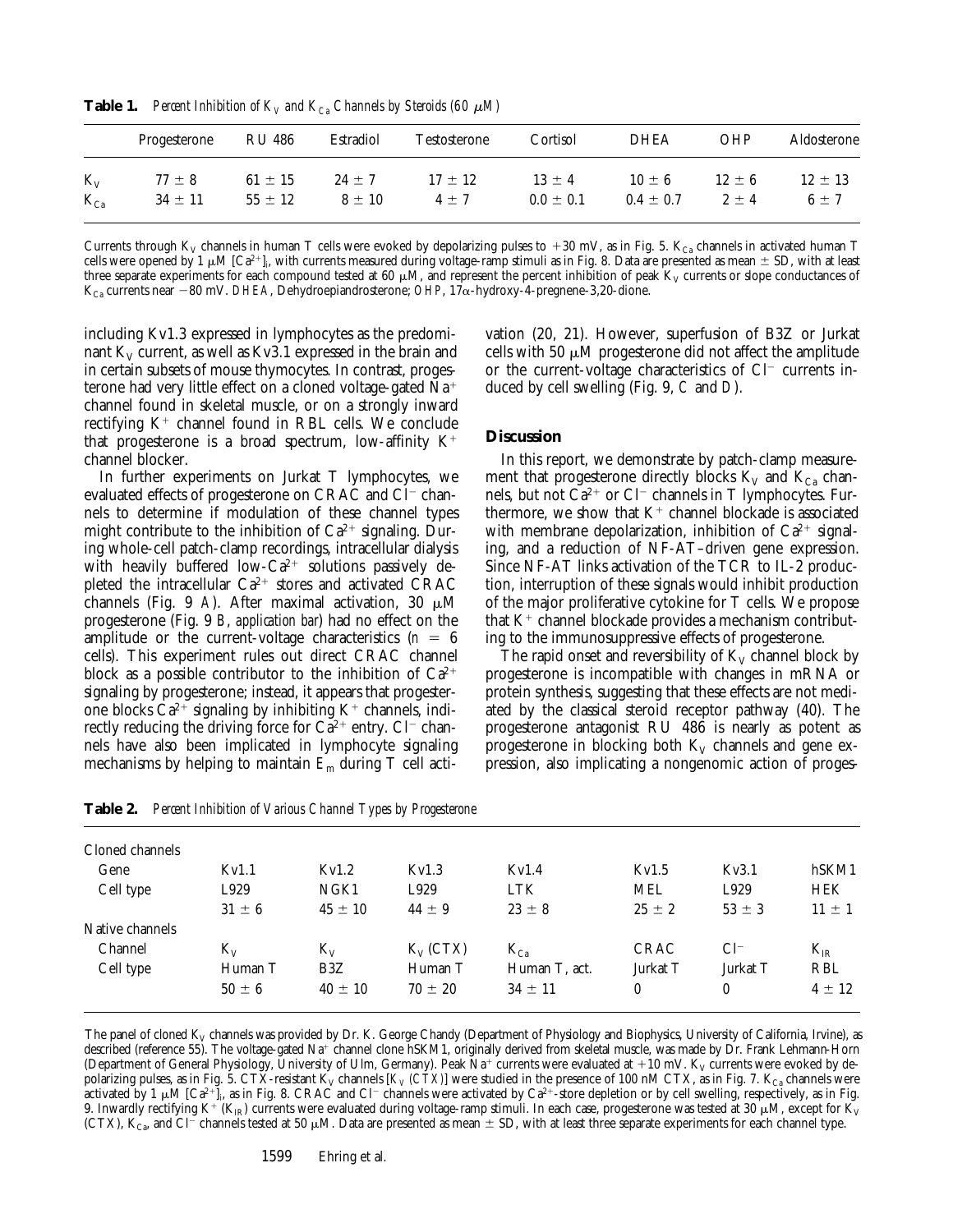

**Figure 9.** Progesterone does not affect CRAC or Cl<sup>-</sup> channels. (*A*) Whole-cell recordings of Ca<sup>2+</sup> current through CRAC channels measured during voltage ramps from  $-100$  to  $+40$  mV for a duration of 200 ms. The pipette solution contained (in mM)  $128 \text{ Cs}^+$  aspartate,  $12$ BAPTA,  $0.9$  CaCl<sub>2</sub>,  $3.16$  MgCl<sub>2</sub>, Hepes (pH 7.2). The external solution had the following composition (in mM):  $150$  NaMeSO<sub>3</sub>,  $20$  CaCl<sub>2</sub>,  $10$ glucose, 10 Hepes (pH 7.4). (*B*) Time-dependent changes in the amplitude of the current measured at -80 mV. Arrows, Representative currents recorded before store depletion (*1*), and after maximal induction activation of CRAC channels, while superfusing cells with control solution (*2*) or with an external solution containing 30 mM progesterone (*3*). (*C*) Whole-cell recordings of swelling-activated  $Cl^-$  current  $(I_{Cl})$  measured during voltage ramps from  $-120$  to  $+40$  mV for a duration of 200 ms. The pipette solution contained (in mM) 140  $Cs^+$  aspartate, 2 MgCl<sub>2</sub>, 4 MgATP, 1 CaCl<sub>2</sub>, 10 EGTA, 10 Hepes (pH 7.2). For the induction of  $I_{\text{Cl}}$ , the pipette solution was made hypertonic (390–400 mosmol) by the addition of 100 mM glucose. Currents are shown before the onset of cell swelling  $(1)$ , and after maximal induction of  $I_{Cl}$ , while superfusing cells with control solution (*2*) or with an external solution containing 50  $\mu$ M progesterone (*3*). (*D*) Time-dependent changes in the slope conductance measured at the reversal potential for  $Cl^-$ .

terone. Furthermore, channel inactivation enhances block by progesterone, suggesting that the state of the channel modulates the affinity of progesterone. In T cells, the direct block of  $K_V$  channels by dihydroquinolines and benzhydryl piperidines is also enhanced by inactivation (41, 42). In addition, progesterone blocks Kv1.3 channels exogenously expressed in a cell line (Table 2). Progesterone also blocks other  $K_V$  and  $K_{Ca}$  channels with low affinity. These data suggest that progesterone blocks  $K^+$  channels directly, rather than acting via the classical nuclear progesterone receptor pathway.

Channel blockade by progesterone is not without prece-

dent. Previous studies demonstrated that progesterone blocks voltage-gated  $Ca^{2+}$  channels in smooth muscle cells and a variety of  $K^+$  channels in MDCK cells and hepatocytes (43–45). Several transmitter-activated channels are also suppressed by progesterone in the micromolar concentration range (46–49). In contrast to its effects on somatic cells, progesterone activates  $Ca^{2+}$  influx in sperm (50, 51). We found no evidence for progesterone-induced  $Ca^{2+}$  influx in T cells.

Our data provide the first evidence that an endogenous hormone may act as an immunosuppressant by blocking  $K^+$  channels. Inhibition of  $K^+$  channels has been shown to reduce IL-2 production and T cell activation in vitro (22, 23, 52). Moreover, recent studies demonstrated that the peptide scorpion toxin margatoxin, a specific blocker of Kv1.3 channels, inhibits delayed-type hypersensitivity reaction and reduces response to allogeneic challenge in vivo (25). The depolarization and reduction of the driving force for  $Ca^{2+}$  entry resulting from  $K^+$  channel inhibition are sufficient to account for the reduction of  $Ca^{2+}$  signals and NF-AT–driven gene expression. CRAC channels are inwardly rectifying, and a modest depolarization can reduce  $Ca^{2+}$  entry significantly, reducing the rise in  $[Ca^{2+}]_i$  below the threshold for gene expression (for a review, see reference 24). At high concentrations, progesterone reduces  $Ca<sup>2+</sup>$  signaling and gene expression almost to control levels, below a plateau level seen with 100 nM CTX (21, 53, and data not shown). Progesterone, although acting with low affinity, may reduce  $\overline{Ca^{2+}}$  signaling and gene expression to a greater extent than CTX because progesterone also inhibits CTX-resistant  $K_V$  channels. The block of  $K^+$ channels by progesterone or RU 486 can also account for previous results showing that progesterone or RU 486 inhibits activation of human T cells in vitro (8, 9), as well as the reduction of the number of  $CD3<sup>+</sup>$  cells in the placenta compared with maternal blood (11, 54).

During pregnancy, immunoregulatory mechanisms must operate locally at the placental interface and be readily reversible to preserve the systemic immune competence of the mother. Several mechanisms involving progesterone may contribute to fetal–maternal protection, including altered expression of MHC class I proteins in fetal tissue, altered T cell subsets, or elaboration of immunosuppressive factors (2). Biochemical measurements have estimated progesterone concentrations to be 20  $\mu$ M within the placenta (34, 35); concentrations in the vicinity of trophoblasts producing progesterone must be even higher. Average progesterone levels found in the placenta would be sufficient to block lymphocyte  $K^+$  channels and thereby mediate a highly localized and reversible immunosuppression without compromising the maternal immune system. The affinity of progesterone for  $K^+$  channels ensures that this mechanism would only be effective in the region of potential contact between allogeneic cells, where progesterone is present at high concentrations.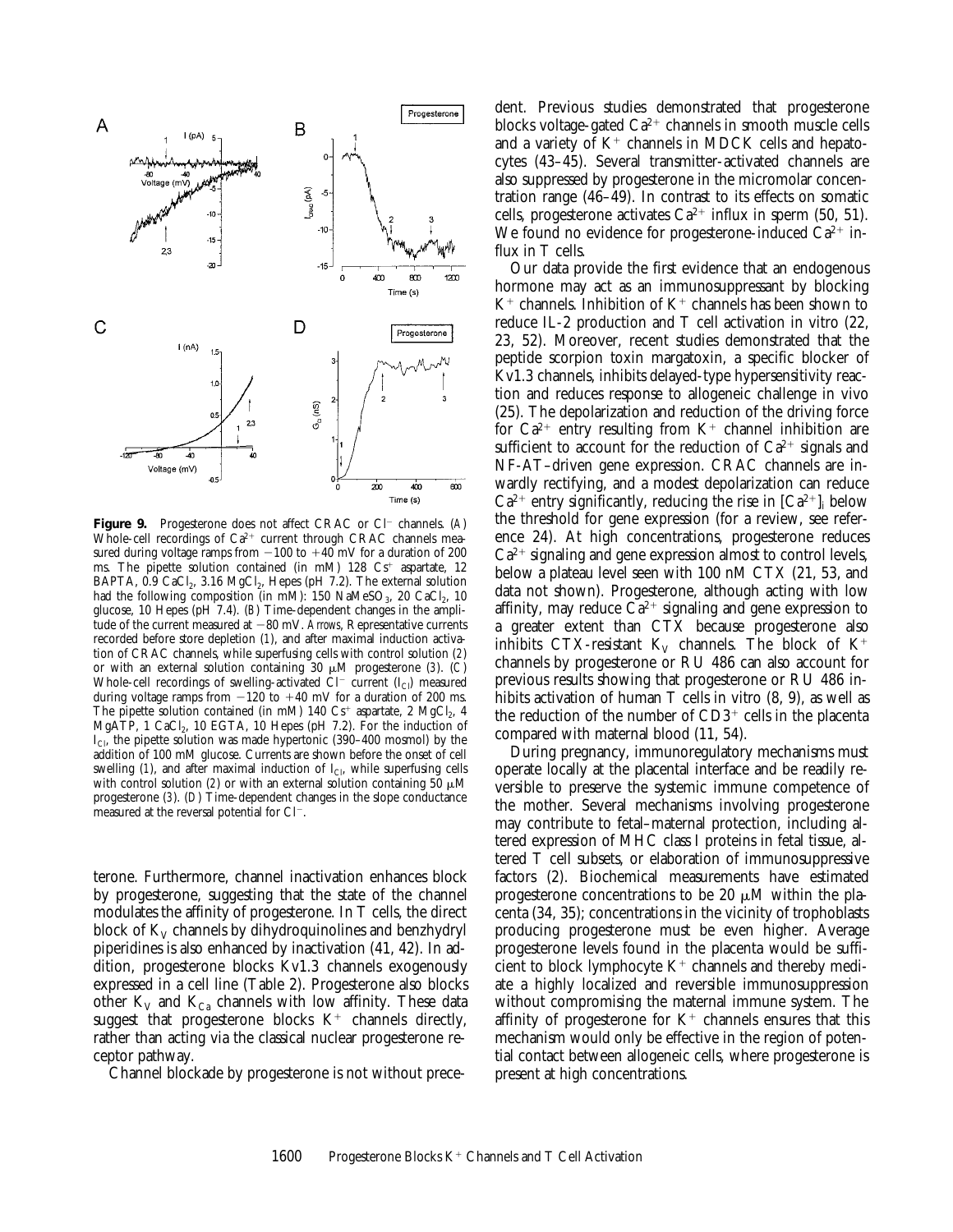We thank Dr. Patricia Schmidt for helpful discussions at the onset of this project, Dr. K. George Chandy for providing clones and a panel of stable cell lines, and Dr. Lu Forrest for tissue culture support.

This work is supported by National Institutes of Health grants GM41514 and NS14609 (to M.D. Cahalan), a Schroedinger Stipendium (to H.H. Kerschbaum), and a fellowship of the Alexander von Humboldt Foundation (to C. Eder).

Address correspondence to Michael D. Cahalan, Department of Physiology and Biophysics, University of California, Irvine, CA 92697-4560. Phone: 714-824-7260; Fax: 714-824-3143; E-mail: mcahalan@uci.edu

H.H. Kerschbaum's present address is Department of Physiology, Institute for Zoology, University of Salzburg, 5020 Salzburg, Austria. Claudia Eder's current address is Department of Neurophysiology, Institute of Physiology Humboldt University, D-10019 Berlin, Germany. P.A. Negulescu's present address is Aurora Biosciences, 11010 Torreyana Rd., San Diego, CA 92121.

*Received for publication 20 April 1998 and in revised form 30 July 1998.*

## **References**

- 1. Stites, D.P., and P.K. Siiteri. 1983. Steroids as immunosuppressants in pregnancy. *Immunol. Rev.* 75:117–138.
- 2. Pepe, G.J., and E.D. Albrecht. 1995. Actions of placental and fetal adrenal steroid hormones in primate pregnancy. *Endocr. Rev.* 16:608–648.
- 3. Beer, A.E., and J.O. Sio. 1982. Placenta as an immunological barrier. *Biol. Reprod.* 26:15–27.
- 4. Gurka, G., and R.E. Rocklin. 1987. Reproductive immunology. *JAMA (J. Am. Med. Assoc.).* 258:2983–2987.
- 5. Hunt, J.S. 1994. Immunologically relevant cells in the uterus. *Biol. Reprod.* 50:461–466.
- 6. Siiteri, P.K., F. Febres, L.E. Clemens, R.J. Chang, B. Gondos, and D. Stites. 1977. Progesterone and maintenance of pregnancy: is progesterone nature's immunosuppressant? *Ann. NY Acad. Sci.* 286:384–397.
- 7. Siiteri, P.K., and D.P. Stites. 1982. Immunologic and endocrine interrelationships in pregnancy. *Biol. Reprod.* 26:1–14.
- 8. Clemens, L.E., P.K. Siiteri, and D.P. Stites. 1979. Mechanism of immunosuppression of progesterone on maternal lymphocyte activation during pregnancy. *J. Immunol.* 122: 1978–1985.
- 9. Van Voorhis, B.J., D.J. Anderson, and J.A. Hill. 1989. The effects of RU 486 on immune function and steroid-induced immunosuppression *in vitro. J. Clin. Endocrinol. Metab.* 69: 1195–1199.
- 10. Monterroso, V.H., and P.J. Hansen. 1993. Regulation of bovine and ovine lymphocyte proliferation by progesterone: modulation by steroid receptor antagonists and physiological status. *Acta Endocrinol.* 129:532–535.
- 11. Pavia, C., P.K. Siiteri, J.D. Perlman, and D.P. Stites. 1979. Suppression of murine allogeneic cell interactions by sex hormones. *J. Reprod. Immunol.* 1:33–38.
- 12. Crabtree, G.R., and N.A. Clipstone. 1994. Signal transmission between the plasma membrane and nucleus of T lymphocytes. *Annu. Rev. Biochem.* 63:1045–1083.
- 13. Negulescu, P.A., N. Shastri, and M.D. Cahalan. 1994. Intracellular calcium dependence of gene expression in single T lymphocytes. *Proc. Natl. Acad. Sci. USA.* 91:2873–2877.
- 14. Lewis, R.S., and M.D. Cahalan. 1995. Potassium and calcium channels in lymphocytes. *Annu. Rev. Immunol.* 13:623–653.
- 15. Timmerman, L.A., N.A. Clipstone, S.N. Ho, J.P. Northrop, and G.R. Crabtree. 1996. Rapid shuttling of NF-AT in dis-

crimination of Ca<sup>2+</sup> signals and immunosuppression. Nature. 383:837–840.

- 16. Dolmetsch, R.E., R.S. Lewis, C.C. Goodnow, and J.I. Healy. 1997. Differential activation of transcription factors induced by Ca<sup>2+</sup> response amplitude and duration. Nature. 386:855–858.
- 17. Lewis, R.S., and M.D. Cahalan. 1989. Mitogen-induced oscillations of cytosolic  $Ca^{2+}$  and transmembrane  $Ca^{2+}$  current in human leukemic T cells. *Cell Regul.* 1:99–112.
- 18. Zweifach, A., and R.S. Lewis. 1993. Mitogen-regulated  $Ca<sup>2+</sup>$  current of T lymphocytes is activated by depletion of intracellular Ca<sup>2+</sup> stores. Proc. Natl. Acad. Sci. USA. 90:6295-6299.
- 19. Premack, B.A., T.V. McDonald, and P. Gardner. 1994. Activation of  $Ca^{2+}$  current in Jurkat T cells following the depletion of  $Ca^{2+}$  stores by microsomal  $Ca^{2+}-ATP$ ase inhibitors. *J. Immunol.* 152:5226–5240.
- 20. Phipps, D.J., D.R. Branch, and L.C. Schlichter. 1996. Chloride-channel block inhibits T lymphocyte activation and signalling. *Cell. Signalling.* 8:141–149.
- 21. Kerschbaum, H.H., P.A. Negulescu, and M.D. Cahalan. 1997. Ion channels,  $Ca^{2+}$  signaling, and reporter gene expression in antigen-specific mouse T cells. *J. Immunol.* 159:1628– 1638.
- 22. Chandy, K.G., T.E. DeCoursey, M.D. Cahalan, C. McLaughlin, and S. Gupta. 1984. Voltage-gated potassium channels are required for human T lymphocyte activation. *J. Exp. Med.* 160:369–385.
- 23. Lin, C.S., R.C. Boltz, J.T. Blake, M. Nguyen, A. Talento, P.A. Fischer, M.S. Springer, N.H. Sigal, R.S. Slaughter, and M.L. Garcia. 1993. Voltage-gated potassium channels regulate calcium-dependent pathways involved in human T lymphocyte activation. *J. Exp. Med.* 177:637–645.
- 24. Cahalan, M.D., and K.G. Chandy. 1997. Ion channels in the immune system as targets for immunosuppression. *Curr. Opin. Biotechnol.* 8:749–756.
- 25. Koo, G.C., J.T. Blake, A. Talento, M. Nguyen, S. Lin, A. Sirotina, K. Shah, K. Mulvany, D.J. Hora, P. Cunningham, et al. 1997. Blockade of the voltage-gated potassium channel Kv1.3 inhibits immune responses *in vivo. J. Immunol.* 158: 5120–5128.
- 26. Karttunen, J., and N. Shastri. 1991. Measurement of ligand-